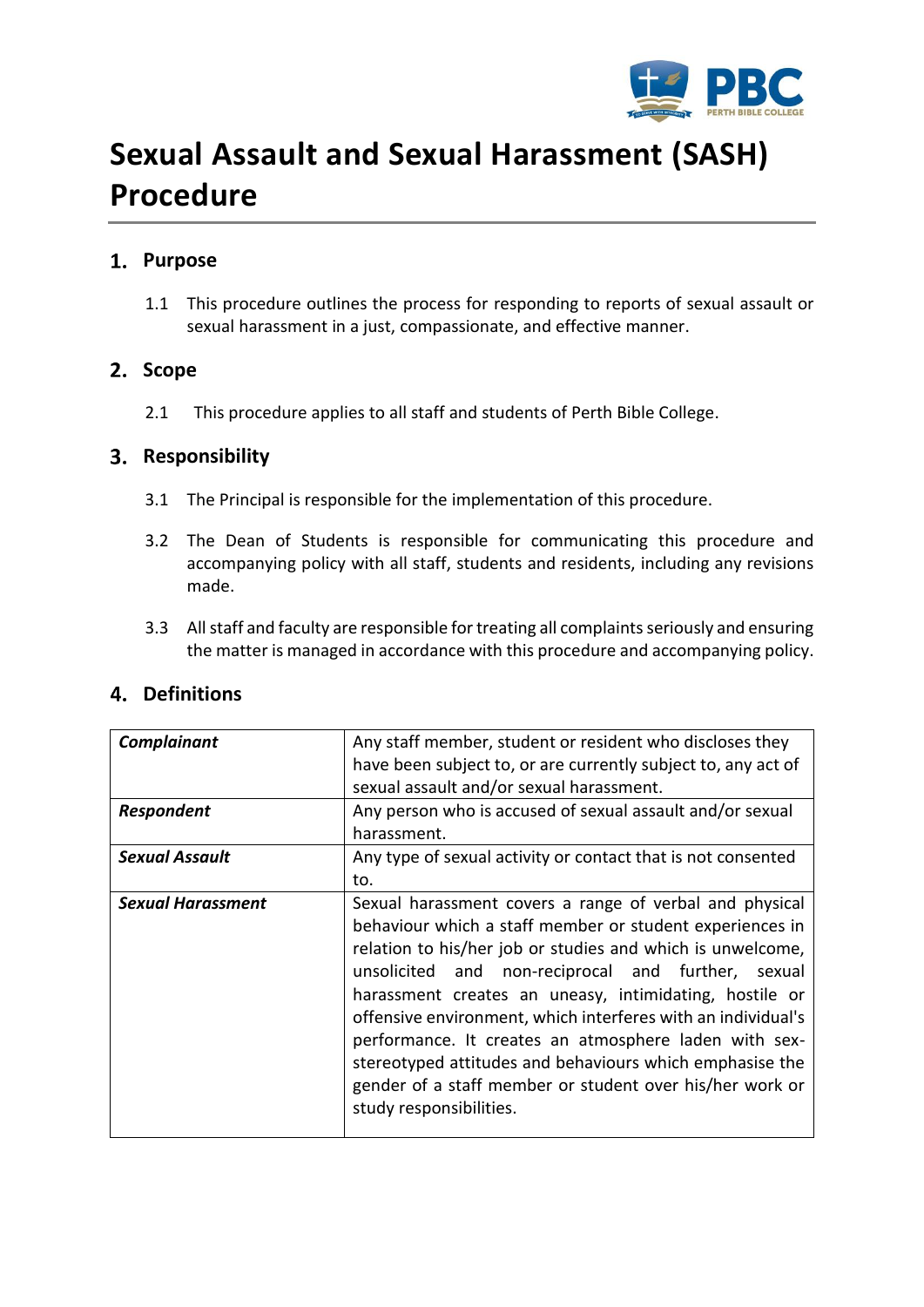| Examples of sexual harassment are:                  |
|-----------------------------------------------------|
| • touching someone's body unnecessarily in a manner |
| which is unwelcome.                                 |
| • embracing a person against his/her will; or       |
| • verbal abasement of a person which focuses on     |
| gender.                                             |

### **5. Procedure**

#### **Reporting Incidences of Sexual Assault or Sexual Harassment**

- 5.1 Students, residents or staff members who believe they are being, or have been, sexually harassed or sexually abused are to report the incident to any Perth Bible College staff member.
- 5.2 Students, residents or staff members, including non-students, who have a concern regarding the safety of a child are to report it to the PBC Accommodation Supervisor.
- 5.3 The complainant should be provided by the staff member in the first instance of external support and complaint avenues, including:
	- 5.3.1 police and emergency services,
	- 5.3.2 the Sexual Assault Resource Centre (SARC), or
	- 5.3.3 1800RESPECT (a 24 hour, 7 days a week confidential counselling service).
- 5.4 If the matter relates to a child in PBC accommodation, the Accommodation Supervisor will follow the procedure set out in the *Mandatory Reporting of Child Sexual Abuse in Western Australia: A guide for mandatory reporters.*
- 5.5 If the matter relates to sexual assault, the Principal shall be informed immediately, Police involved, and the matter reported to the insurer.

#### **Incident Disclosure Process**

- 5.6 When a student, resident or staff member discloses an incident of sexual harassment or sexual abuse to a Perth Bible College staff member, the staff member is required to immediately complete a *PBC Incident Report Form*, inform the complainant that they **must** complete the report and inform the Principal and/or Dean of Students, and send the report to the Principal and/or Dean of Students. Further information on processes is available in the *Critical Incident and Emergency Management Plan*.
- 5.7 If the staff member hearing the disclosure is uncomfortable or feels unsafe, they may request for another person to be present. If the complainant does not want another person present, it is within the right of the staff member to request to cease the conversation.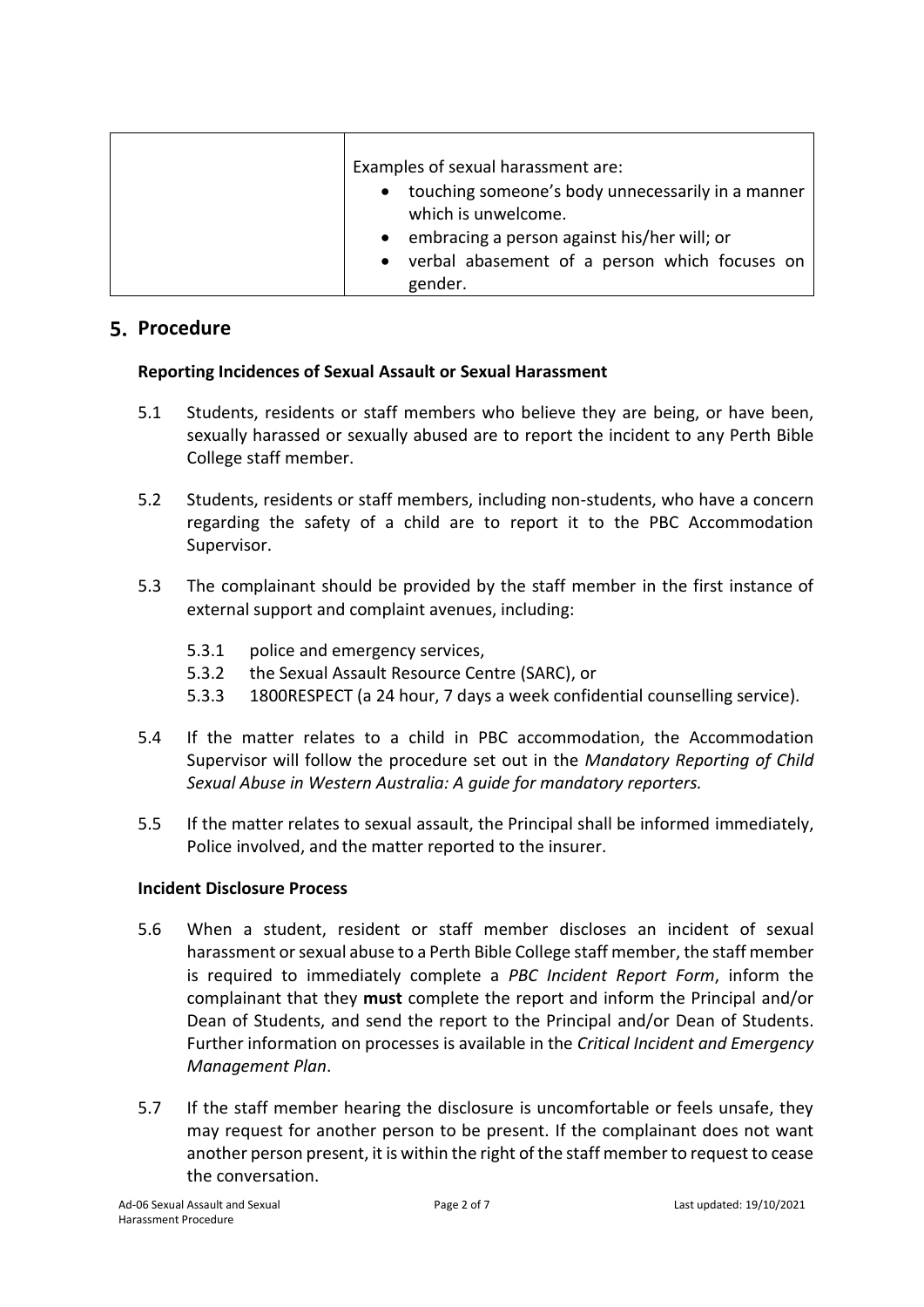- 5.8 The Principal and/or Dean of Students is to:
	- 5.8.1 prioritise the immediate physical health, emotional and social needs of the complainant,
	- 5.8.2 assist the complainant with contacting external support and/or reporting services, where required and in accordance with the student's wishes,
	- 5.8.3 provide accurate information on the options available to the complainant in regard to medical, legal, and social processes,
	- 5.8.4 obtain and record a full account of the incident/s,
	- 5.8.5 ascertain the complainant's preferred outcome,
	- 5.8.6 ensure the continuing safety of the complainant, which may include minimising contact with the alleged offender,
	- 5.8.7 assist the complainant in accessing additional academic support, if required,
	- 5.8.8 store all records confidentially, and
	- 5.8.9 agreeing on the complainant's next step in the handling of their complaint, for example resolution of the complaint internally or reporting the incident externally.
- 5.9 When a student, resident or staff member, including non-students, discloses a concern regarding the safety of a child to the Accommodation Supervisor, the Accommodation Supervisor is required to follow the guidelines outlined in the *Mandatory Reporting of Child Sexual Abuse in Western Australia: A guide for mandatory reporters.*
- 5.10 When a student, resident or staff member, including non-students, discloses an incident of sexual assault, the Principal must report the matter to the Police and the insurer.

#### **Resolution Outcomes**

- 5.11 When a complainant discloses an incident of sexual harassment to a Perth Bible College staff member, the resolution options are as follows:
	- 5.11.1 internal resolution managing the incident internally by the Perth Bible College complaints process;
	- 5.11.2 external resolution lodging a complaint of unacceptable behaviour with external authorities (for example, police).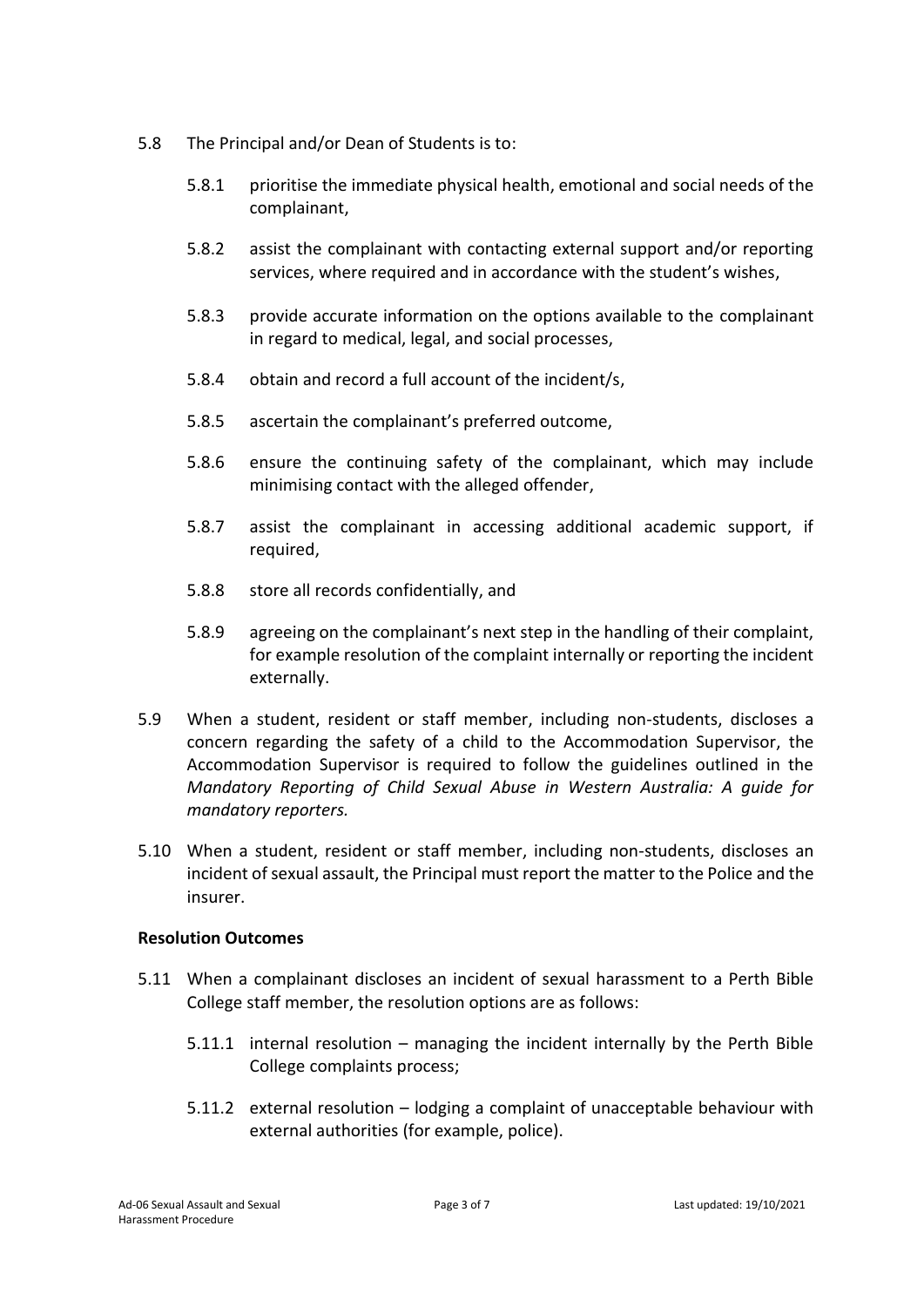- 5.12 Perth Bible College acknowledges that the student has the right to choose their preferred outcome, and whether they wish to disclose the incident to external authorities. However, due to the nature of sexual harassment, all disclosures **must** be acted upon by PBC and any disclosure following the internal process that involves into a legal matter will automatically transferred to the external resolution process. Additionally, all disclosures relating to sexual assault/abuse **must** be reported to Police.
- 5.13 Resolution outcomes in cases which disclosures involve a concern regarding the safety of a child does not fall under PBC's jurisdiction. This responsibility lies with the Department of Child Protection at the Government of Western Australia.

#### **Incident Disclosure**

- 5.14 No staff member, student or resident can disclose information on an incident of sexual harassment and/or sexual abuse and ask for the disclosure to not undergo further investigation.
- 5.15 Due to the serious nature of sexual assault and sexual harassment, as well as its large impact on the community, all disclosures are treated as critical incidents and require thorough investigation, with sexual assault requiring the lodgement of a Police report.

#### **Internal Resolution**

- 5.16 A staff member, student or resident who believes they have been sexually harassed or sexually assaulted may lodge an internal complaint. A sexual assault complaint, though lodged internally, will be handled externally, via Police.
- 5.17 Perth Bible College will at all times exhibit a caring manner for the complainant and follow the following process:
	- 5.17.1 The Dean of Students and/or Principal, or the Dean of Counselling if one of the previous is not available/not suitable, shall collect all information from the incident report, asking clarifying questions of the staff member who wrote the report in the first instance, and any residual questions to the complainant. It is important to note that the complainant may not wish to provide further clarification and/or does not feel safe to talk to either the Dean of Students or the Principal. Every effort must be made to accommodate the complainant.
	- 5.17.2 The complainant must be made aware of the seriousness of the disclosure, and Perth Bible College's intention to ensure it is dealt with in the most appropriate manner possible. Ensure the complainant understands their rights and responsibilities under the *Sexual Harassment and Sexual Assault Policy* and this procedure.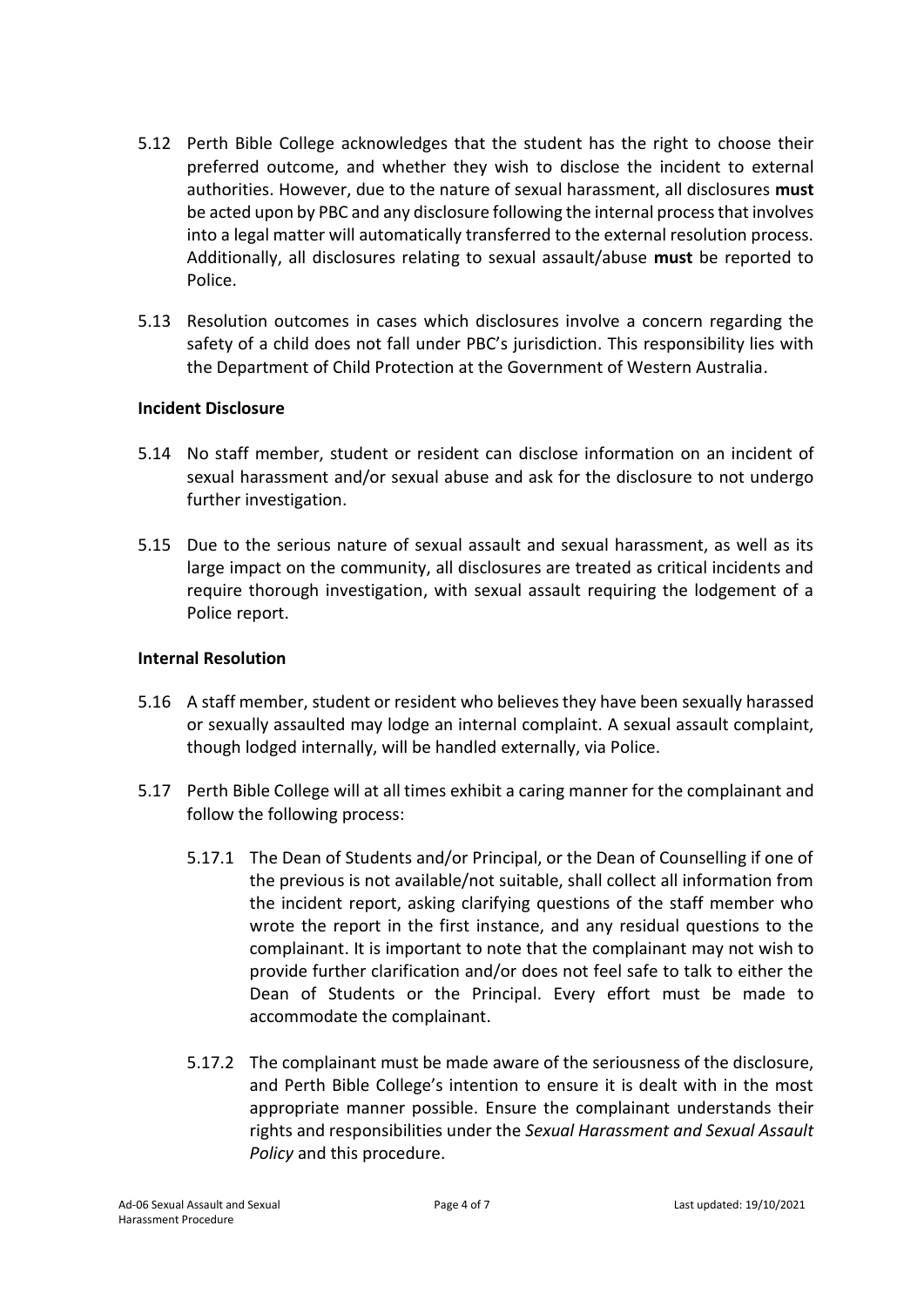- 5.17.3 They must be asked to minimise/avoid contact with the alleged offender, for their own and the other person's safety.
- 5.17.4 Ask if there are any potential witnesses.
- 5.17.5 Ask for any potential evidence, such as copies of text messages, emails, notes, etc.
- 5.17.6 The Dean of Students and/or the Principal, or the Dean of Counselling if one of the previous is not available/not suitable, will interview the accused. This includes providing details of the alleged assault and/or harassment.
- 5.17.7 The accused must be made aware of the seriousness of the allegation. Ensure the complainant understands their rights and responsibilities under the *Sexual Harassment and Sexual Assault Policy* and this procedure.
- 5.17.8 They must be asked to minimise/avoid contact with the complainant, for their own and the other person's safety.
- 5.17.9 Ask if there are any potential witnesses.
- 5.17.10 Ask for any potential evidence, such as copies of text messages, emails, notes, etc.
- 5.17.11 Gain any/all witnesses' accounts of the incident. Review any potential security camera footage.
- 5.17.12 Using the evidence gained, come to a decision regarding the incident. Decide upon a plan moving forward for both people. This can include further education, such as training on consent, healthy relationships, and what constitutes as harassment. It can also include disciplinary action, up to and including immediate termination of employment or expulsion from the College.
- 5.17.13 Meet with both people again, separately, to inform them of the decision. Remind them that they may appeal the decision if they wish or take the matter further by utilising the external process.
- 5.17.14 Ensure that confidentiality is maintained.
- 5.17.15 Make any adjustments to Perth Bible College's policies and procedures to reduce the risk of reoccurrence and record the incident in the *PBC Incident Register*.
- 5.18 Any staff member who is accused of sexual harassment and/or sexual assault may be asked to take a leave of absence if deemed appropriate/necessary by the Principal, or if the allegation regards the Principal, then the Board of Management may make that decision.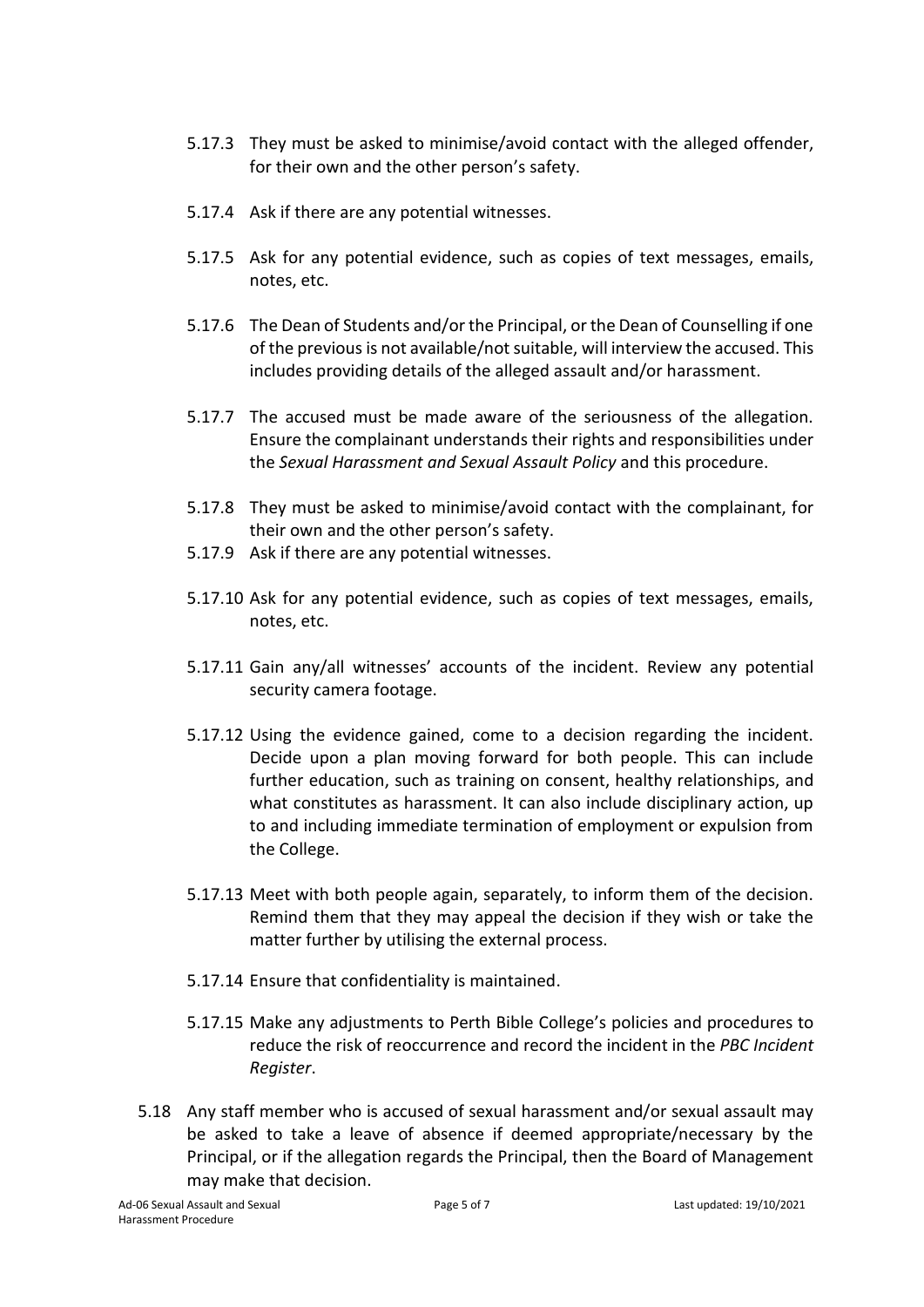#### **External Resolution**

- 5.19 Perth Bible College supports the right of staff, residents, students and former students to report incidents of sexual harassment or sexual assault to WA Police.
- 5.20 If a staff member, student or resident makes a report to WA Police, the internal resolution process will be suspended while the criminal process is pending.
- 5.21 A member of staff who has had allegations made against them may be asked to take forced leave for the duration of the legal investigation, if deemed appropriate/necessary by the Principal, or if the allegation regards the Principal, the Board of Management may make that decision.
- 5.22 Resolution outcomes in cases where a disclosure raises a concern regarding the safety of a child does not fall under PBC's jurisdiction. This responsibility lies with the Department of Child Protection at the Government of Western Australia.

| Date first approved:                             | Date of effect: | Date last amended:                                | Date of next review:                                   |
|--------------------------------------------------|-----------------|---------------------------------------------------|--------------------------------------------------------|
| 12/04/2018                                       | 12/04/2018      | 19/10/2021                                        | 19/10/2022                                             |
| <b>Approved by</b>                               |                 | Principal                                         |                                                        |
| <b>Authorised Officer</b>                        |                 | Dean of Students                                  |                                                        |
| Supporting documents, policies & forms of        |                 | Sexual Harassment and Sexual Assault Policy       |                                                        |
| this procedure                                   |                 | <b>Student Complaints and Appeals Policy</b>      |                                                        |
|                                                  |                 | <b>Student Complaints and Appeals Procedure</b>   |                                                        |
|                                                  |                 | <b>Critical Incident Management Policy</b>        |                                                        |
|                                                  |                 | Critical Incident Management Procedure            |                                                        |
|                                                  |                 | Critical Incident and Emergency Management        |                                                        |
|                                                  |                 | Plan                                              |                                                        |
| <b>Related Legislation and Codes of Practice</b> |                 | <b>Higher Education Standards Framework 2015,</b> |                                                        |
|                                                  |                 | Part A: Standard 2.3                              |                                                        |
|                                                  |                 |                                                   | <b>Tertiary Education Quality and Standards Agency</b> |
|                                                  |                 | (TEQSA) Act 2011                                  |                                                        |
|                                                  |                 | National Code 2018, Standard 6                    |                                                        |
| Audience                                         |                 | Public                                            |                                                        |

## **Procedure Information**

# **Version History**

| <b>Review Table</b> |                        |                           |                     |  |  |
|---------------------|------------------------|---------------------------|---------------------|--|--|
| Date                | <b>Review Type</b>     | <b>Summary of Changes</b> | Review person/group |  |  |
|                     | Scheduled<br>$\bullet$ |                           |                     |  |  |
|                     | Policy amendment       |                           |                     |  |  |
|                     | Admin update           |                           |                     |  |  |
| 12/04/2018          | Policy development     |                           | Hanlie van Rooyen   |  |  |